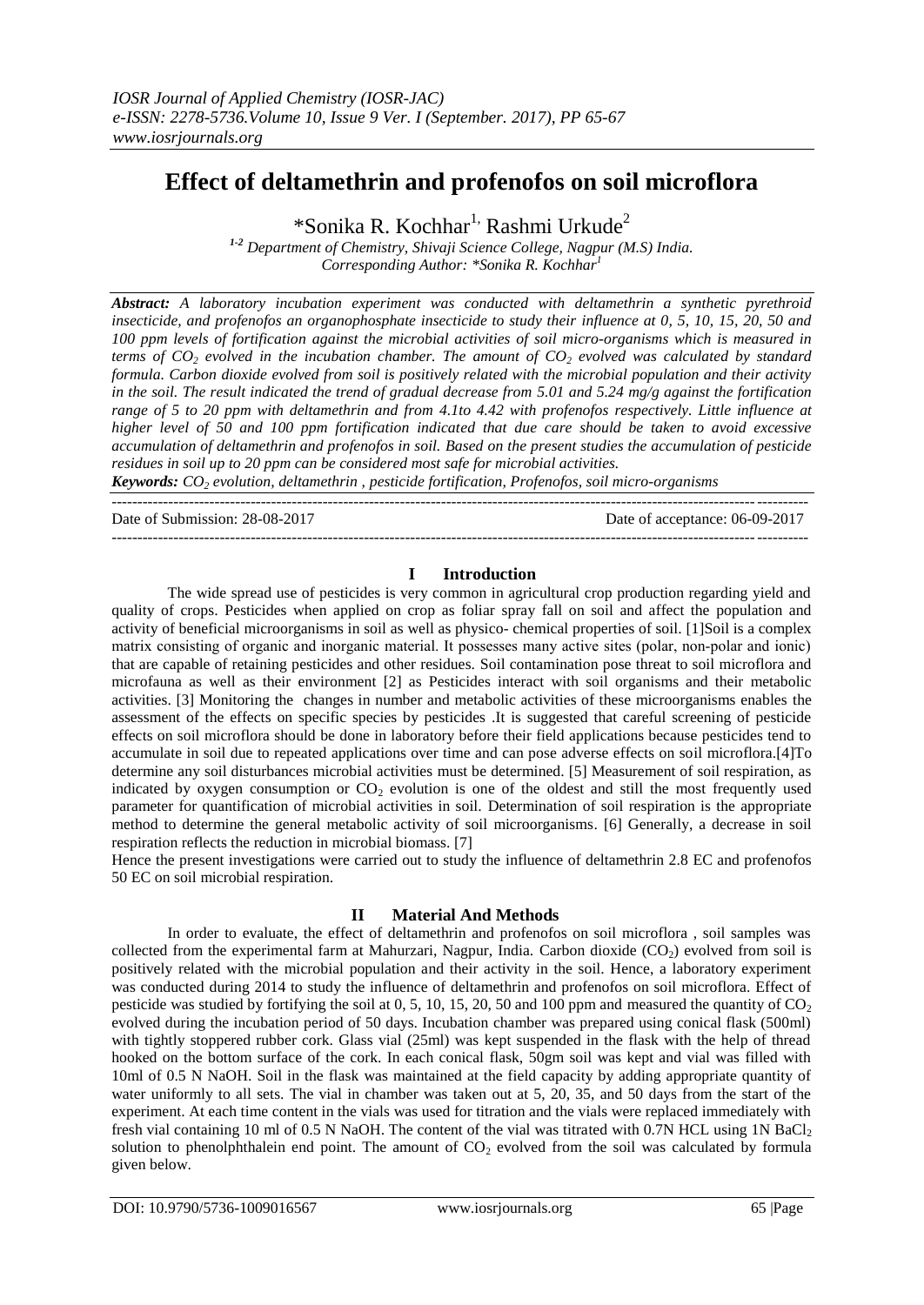CO<sub>2</sub> evolved (mg/g soil) =  $B - A \times 2.2 \times \frac{1}{0.1} \times \frac{N}{50}$ 

Where,

A= ml of 0.7 N HCl required to neutralize NaOH in the vial from incubation chamber.

B= ml of 0.7 N HCl required for blank reading.

N= Normality of acid used (1ml of 0.1N HCl is equivalent to 2.2 mg  $CO<sub>2</sub>$ )

The calculated quantity of  $CO<sub>2</sub>$  per gram soil from four observations for the incubation period of 50 days was considered together and used for comparison.

#### **III Result And Discussion**

In experiment on effect of deltamethrin and profenofos on soil microbial respiration ,the mean data (Table 1 and 2) on  $CO<sub>2</sub>$  evolution against various fortification levels of deltamethrin and profenofos indicated the trend of gradual decrease of  $CO_2$  evolution as against the increasing level of fortification of soil with the pesticides (Fig. 1) .

At fortification level of 5 to 20 ppm deltamethrin ,  $CO<sub>2</sub>$  evolved in mg/g soil, ranged between 5.01 and 5.24 mg/g soil. Whereas in case of profenofos range was found between 4.1 to 4.42 mg/g soil, respectively.Similar trend was also recorded with 50 to 100 ppm fortification of deltamethrin ,recording 3.92 and 3.12 mg/g soil, respectively. Whereas profenofos, recorded 3.23, 3.04 mg/g soil, respectively.

The data from present investigations on soil microbial respiration revealed that the difference between quantity of  $CO<sub>2</sub>$  evolved in untreated and treated soil was practically negligible. The amount of  $CO<sub>2</sub>$  evolved  $(mg/g)$  was 4.44 to 5.28 in untreated soil and 4.1 to 5.24 in the soil fortified at 5 to 20 ppm. Little influence at higher level of 50 and 100 ppm fortification indicated that due care should be taken to avoid excessive accumulation of deltamethrin and profenofos in soil.The fortification level below 5 ppm can be considered safest for soil microbes. The resuls are in agreement with Muñoz-Leoz et *al.*, [8] who reported that at 5 mg kg<sup> $-1$ </sup> dry weight soil, deltamethrin did not caused significant change in soil microbial parameters. Sethi *et al*., [9]who reported that deltamethrin demonstrated little change on the growth of all the bacterial populations when compared at different concentrations (100 ppm- 1000 ppm) and control and that only 1000 ppm concentration showed inhibition of the entire microorganism and lower concentrations did not showed any effect. Vig et *al.,* [10] had observed that the applications of deltamethrin at recommended dosages did not cause any adverse effect on the Soil respiration during all the experimental periods. Tejada *et al.,* [11] in their studies determined the impact of continued use of profenofos on soil properties in a cotton field and concluded that the effect on microbial population was minimal. Mall *et al.,* [12] observed that applications of profenofos at recommended dose did not caused significant change on soil microbial population.



**Fig 1:** Evolution of  $CO_2$  in mg/g soil at different fortification level of deltamethrin and profenofos